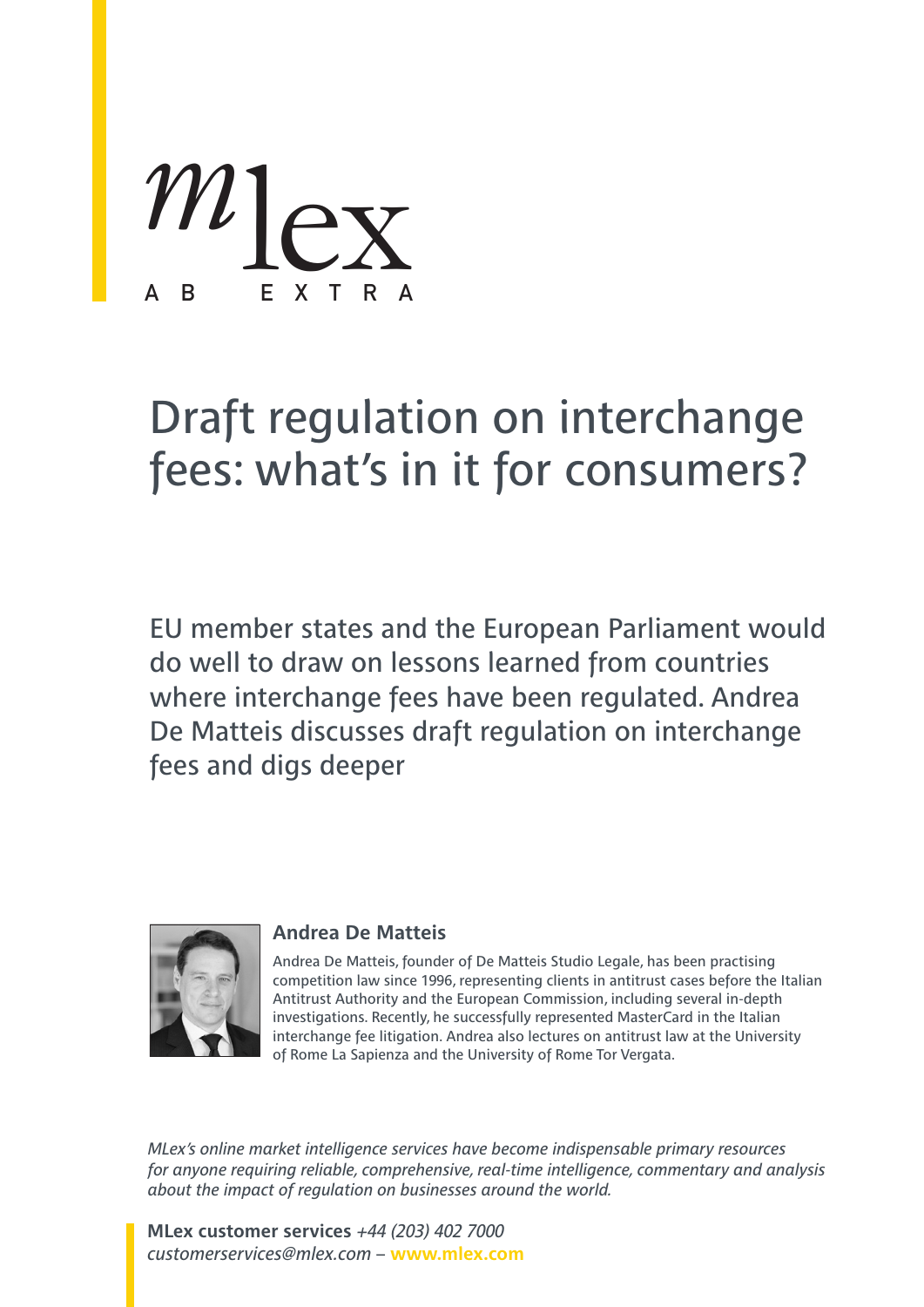# DRAFT REGULATION ON INTERCHANGE FEES: WHAT'S IN IT FOR CONSUMERS?

EU member states and the European Parliament would do well to draw on lessons learned from countries where interchange fees have been regulated. **Andrea De Matteis** discusses draft regulation on interchange fees and digs deeper

**On** 24 July 2013, the European Commission published<br>a proposal to regulate interchange fees for card-<br>based payment transactions (the "Regulation"). On<br>the same date the commission published a proposal to revise a proposal to regulate interchange fees for cardbased payment transactions (the "Regulation"). On the same date, the commission published a proposal to revise the Payment Service Directive (the "PSD2").

This legislative package follows a public consultation on the Green Paper "Towards an integrated European market for cards, internet and mobile payments", which the commission opened on 11 January 2012. The Regulation and the PSD2 are accompanied by an Impact Assessment on their expected effects on the EU payment industry. According to the European Central Bank, this industry represents more than 1 percent of the EU GDP, *i.e.*, 130 billion euros per year.

What's in it for consumers? This article answers that question by giving an overview of the reforms proposed by the commission, focusing on the caps at the level of interchange fees ("IF") for payment card transactions, the background behind the proposed caps, as well as insight into their hoped for benefits and unintended consequences for consumers and society. It also outlines some thoughts on the valuable lessons that may be learned from countries where IF have been regulated.

#### **1. Overview of the proposed reforms**

The Regulation provides for caps at the level of IF for payment card transactions. IF are the fees paid by an acquirer (*i.e.*, the bank or payment service provider of a merchant) to the issuer

(*i.e.*, the bank or payment service provider of the cardholder) for each transaction, to compensate the issuer for the services it provides to the merchant in each transaction. In a two-sided business like the card payment business, card schemes balance the interests of both sides, merchants and cardholders, so that each party pays its fair share of the costs for the benefits it receives. This is done through the IF, which "balances" the scheme by ensuring that merchants pay their share for the benefits they receive from accepting cards.

Merchants receive a wide variety of benefits from card acceptance, including more customers, higher sales per customer, the ability to make sales via the Internet, reduced costs of cash (e.g., cost of handling, theft, loss, counterfeit), quicker check out, automated point of sales, etc. In addition, the merchant is guaranteed payment when accepting cards – the merchant gets paid even if the cardholder fails to pay for the transaction. The bulk of these merchant benefits are provided by issuers. The IF provides revenues to issuers for the services and benefits they provide to merchants.

Without the IF (or if the IF is set too low) merchants extract value from the scheme without paying for it and the scheme is imbalanced as a result. As discussed below, this imbalance results in consumers paying more in fees (or receiving fewer benefits) to compensate for the value merchants extract without paying any compensation.

Card schemes set IF at levels that maximize acceptance by merchants and issuance to cardholders, thereby maximizing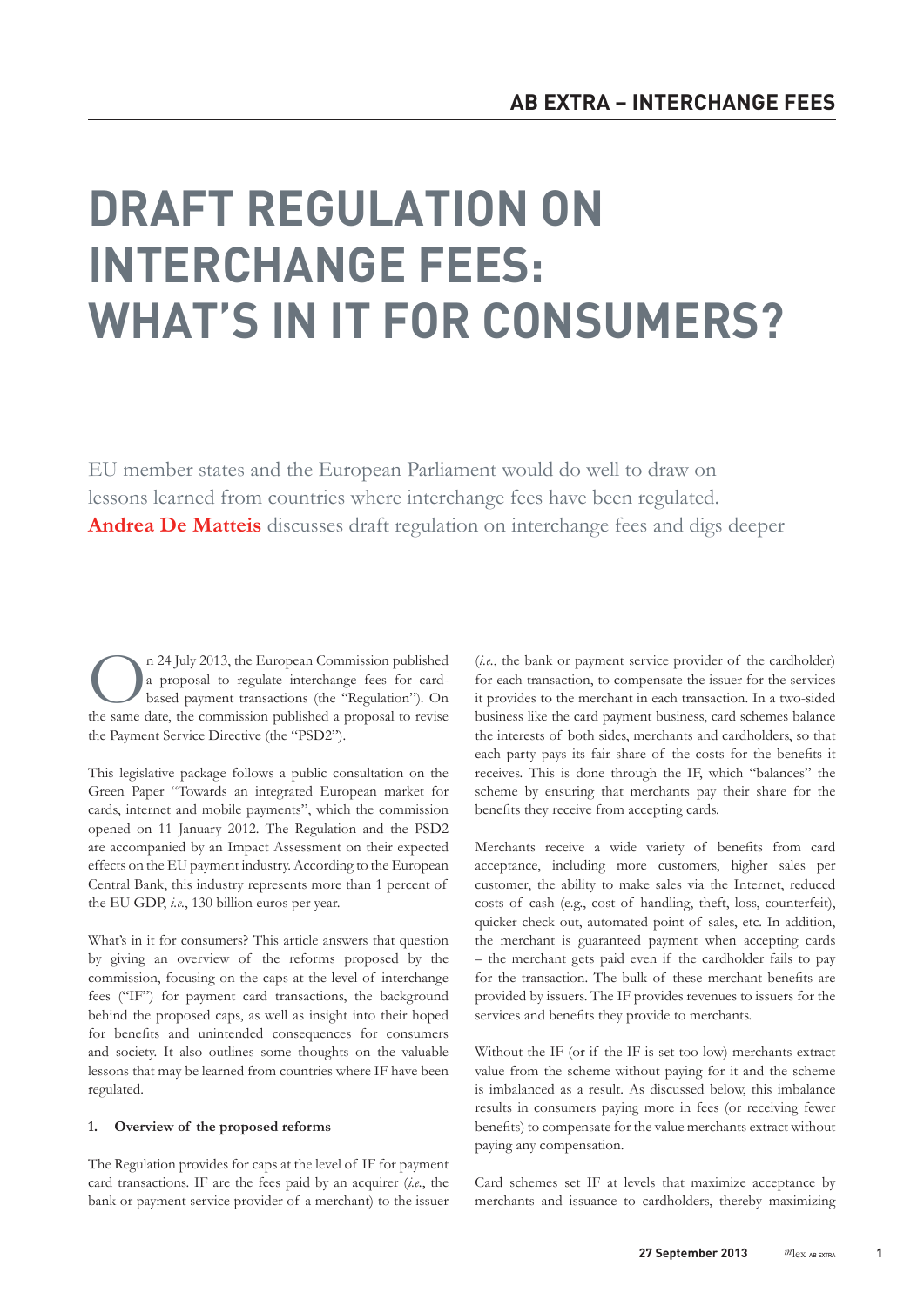the output of the scheme. This is achieved by setting IF at levels that minimize the cost merchants incur to accept the cards while simultaneously keeping the levels high enough to ensure that the cost to cardholders is contained at the level that maximizes the number of cardholders willing to carry and use the card.

The Regulation sets IF caps at 0.2 percent of the value of the transaction for debit cards and 0.3 percent for credit cards. These caps will apply only to consumer cards, which represent the vast majority of cards in the EU. The caps will not apply to commercial cards (*i.e.*, cards that are issued to undertakings, public entities and self-employed persons, and are used for business expenses) and cards issued and acquired by three-party schemes such as American Express. The IF caps will apply to three-party schemes only to the extent that they use payment service providers as issuers or acquirers, thus operating as fourparty schemes.

The IF caps would be introduced in two stages: (1) two months following the date the Regulation becomes effective, the caps will apply to cross-border transactions as well as cross-border acquired (domestic) transactions; (2) after two years, the caps will also apply to domestic transactions, *i.e.*, transactions where the issuer and the acquirer are established in the same member state. Member states will be permitted to maintain or introduce lower caps through national legislation.

The caps indicated above will also apply to any other "net compensation" received by an issuer from a card scheme in relation to IF capped transactions. This is intended to avoid card schemes circumventing the caps by providing issuers with financial incentives beyond the levels set by the caps.

While the focus of this article is on the IF caps, the proposed reforms also set a number of mandated rules related to card payments:

- *Cross-border acquiring and issuing.* Any restrictions in card scheme rules or licensing agreements preventing acquirers or issuers from doing business cross-border will be prohibited. This provision is aimed at facilitating crossborder acquiring and issuing.
- *Separation of scheme and processing*. Card schemes will be obliged to keep separate scheme and processing entities, and to deal with their processing entities at arm's length so as to avoid any discrimination between their processing activities and third party processors. Payment schemes will not be allowed to bundle brand and processing services. This measure aims to allow third-party processors to compete for customers of card schemes.
- *Co-badging.* Issuers will have the right to co-badge cards (or other devices) with competing payment brands. Card

schemes will be prohibited from imposing any fees for the use of a competing payment brand on the co-badged card.

- *Unblending.* Acquirers will be obliged to offer merchants separate merchant service charges ("MSC") for different categories and brands of cards. Blended MSC will be allowed only if merchants request them in writing. Acquirers will also be required to outline upfront to the merchant the composition of the MSC, *i.e.*, how much of it is composed of IF, scheme fees – and therefore their margin.
- *Honour All Cards Rule ("HACR").* The HACR will be limited. Card schemes will be able to provide that cards may not be refused on the basis of the identity of the issuer. However, merchants will be allowed to refuse cards not "subject to the same regulated interchange fees", *i.e.*, commercial cards and cards issued and acquired by threeparty schemes.
- Steering. Merchants will be allowed to steer cardholders towards the merchants' preferred payment method. The commission intends to permit cardholders to have the choice of which payment brand to use on a co-badged card. It is not clear how this would be workable in real world applications.
- *Surcharge.* Surcharges (*i.e.*, the extra charge imposed by some merchants for card payments) on consumer debit and credit cards subject to IF caps will be prohibited. Surcharges for cards not subject to IF caps will be allowed; however, surcharges may not exceed the cost borne by the merchant for the use of payment cards.<sup>1</sup>
- *Transparency.* Acquirers will be obliged to provide merchants periodically with information on transactions amounts and the amount of any charges, indicating separately the IF amount.

It is unclear when the proposed Regulation will be adopted by the European Parliament and the Council. It is in particular not certain if it will be adopted before the European Parliament elections of May 2014.

#### **2. Background of the IF caps: regulation vs. antitrust enforcement**

The main reason that the commission has proposed regulation to reduce IF is that the commission believes market based IF is too high and the commission's effort to reduce IF through antitrust enforcement has, to a large extent, failed. The commission has recognized this failure in its Impact Assessment accompanying the proposed reforms.2 The commission blames differences in national timelines and procedures as well as fragmented enforcement for this failure.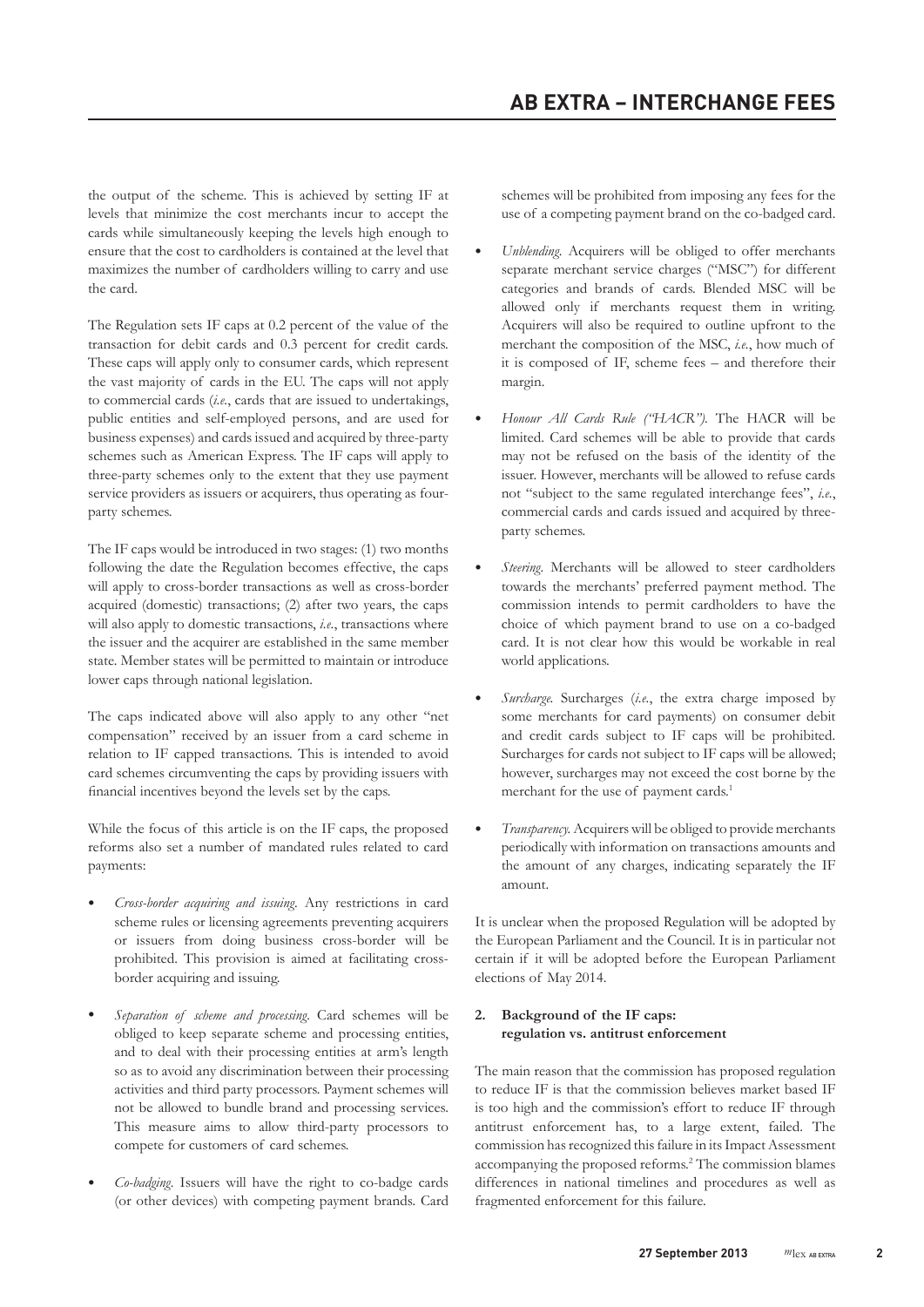However, there are probably more reasons that have undermined a uniform and coherent application of competition law.

The first reason is that there is considerable debate regarding the commission's conclusion that IF is too high. For example, growing numbers of consumer organizations contest this point of view and have expressed concern that regulated IF will impose higher costs on consumers. Even the commission has taken different views over time and national competition authorities ("NCAs") have followed diverging and often conflicting approaches. The uncertainty on this point is seen in the commission's continuously transforming approach to IF over the past two decades.

Initially, the commission (DG Comp) considered that no antitrust action was needed and dismissed complaints brought by merchants against IF. Then, the commission considered

IF as compliant with the competition rules, provided that they were based on issuing costs. Issuing costs methodologies were developed by card schemes following this approach (see *Visa* decision of 2002).3

In recent years, as lobbying by merchants in Europe and throughout the world intensified, the commission replaced the issuing costs methodology and embraced a new and untested

methodology, the so-called "tourist test" or Merchant Indifference Test ("MIT"; see MasterCard's Undertakings of 20094 ). The IF that meets this test is set at such a level that the MSC paid by the merchant is at the same level as the "avoidable" cost of cash to the merchant. In other words, the commission seeks to set the IF at the level at which the merchant is "indifferent" as to whether s/he receives a card or cash payment. However, there is no reliable and accurate data at hand to apply this methodology and studies of the commission toward this end are still ongoing<sup>5</sup> (despite the absence of reliable data, the commission argues in its proposed Regulation that the 0.2/0.3 percent caps are set on the basis of the MIT). It is not surprising that the MIT is a controversial tool for setting IF in that it focuses solely on the merchants' indifference and excludes consideration of consumer interests in a properly set IF. Since any IF impacts consumers and merchants at the same time, it is likely that the MIT will continue to attract considerable criticism even if reliable data is obtained to ensure merchant "indifference."

The approach of certain NCAs that have opened cases in relation to IF has been modeled following the commission's approach. They first endorsed an issuing costs methodology. For example, the Bank of Italy (Banca d'Italia) in 2004 cleared the IF of the Italian domestic scheme PagoBANCOMAT on the basis of issuer costs plus a 10 percent margin.<sup>6</sup> Then,

In a two-sided market like the payment market, card schemes balance the interests of both sides so each pays its fair share

they adjusted their approach to that taken by the European commission and started requiring adherence to the MIT. For example, the Italian Competition Authority (Autorità Garante della Concorrenza e del Mercato) in 2010 approved the IF of PagoBANCOMAT on the basis of an issuing costs methodology for a transitory period after which the MIT would apply.<sup>7</sup>

Conflicting methodologies and approaches have significantly limited the ability of NCAs to coherently apply competition law. This has also prevented new pan-European schemes – such as Monnet – from developing detailed business plans and eventually entering the market. Indeed, IF regulation that essentially requires a payment scheme to provide benefits to merchants without compensation to the issuers that generate those benefits is likely to impede new schemes from entering the market.

> The second reason antitrust enforcement has failed is that, by seeking to apply the cartel provisions under the Treaty to IF, the commission was attacking an essential feature of a well-established business model that has proved beneficial to the development of the payments industry in Europe and in the rest of the world.

As stated above, card schemes set IF at

a level that maximizes acceptance by merchants and issuance to cardholders, thereby maximizing the output of the scheme. The commission has met understandable resistance from card schemes when trying to significantly constrain their ability to do so.

This resistance has put in question the commission's recent approach through litigation both at the EU and at the individual member state level. At the EU level, although the General Court has recently fully endorsed the commission's approach<sup>8</sup>, an appeal by MasterCard is still pending before the Court of Justice. At the hearing before the Court of Justice on 4 July 2013, questions posed to the commission's lawyers raised serious doubts as to whether MasterCard qualifies as an "association of undertakings" under the cartel provisions of the Treaty, which is the legal basis of the commission's enforcement action.<sup>9</sup> At the member states level, some domestic courts have quashed infringements decisions adopted by the NCAs against IF (*e.g.*, in the United Kingdom, $^{10}$  Italy, $^{11}$  and Poland<sup>12</sup>).

#### **3. What will be the impact on consumers?**

The rationale behind the commission's proposed IF caps is that they will enhance consumer welfare: if IF are capped, MSCs will drop, and merchants will pass on this MSC reduction to consumers through reduced retail prices.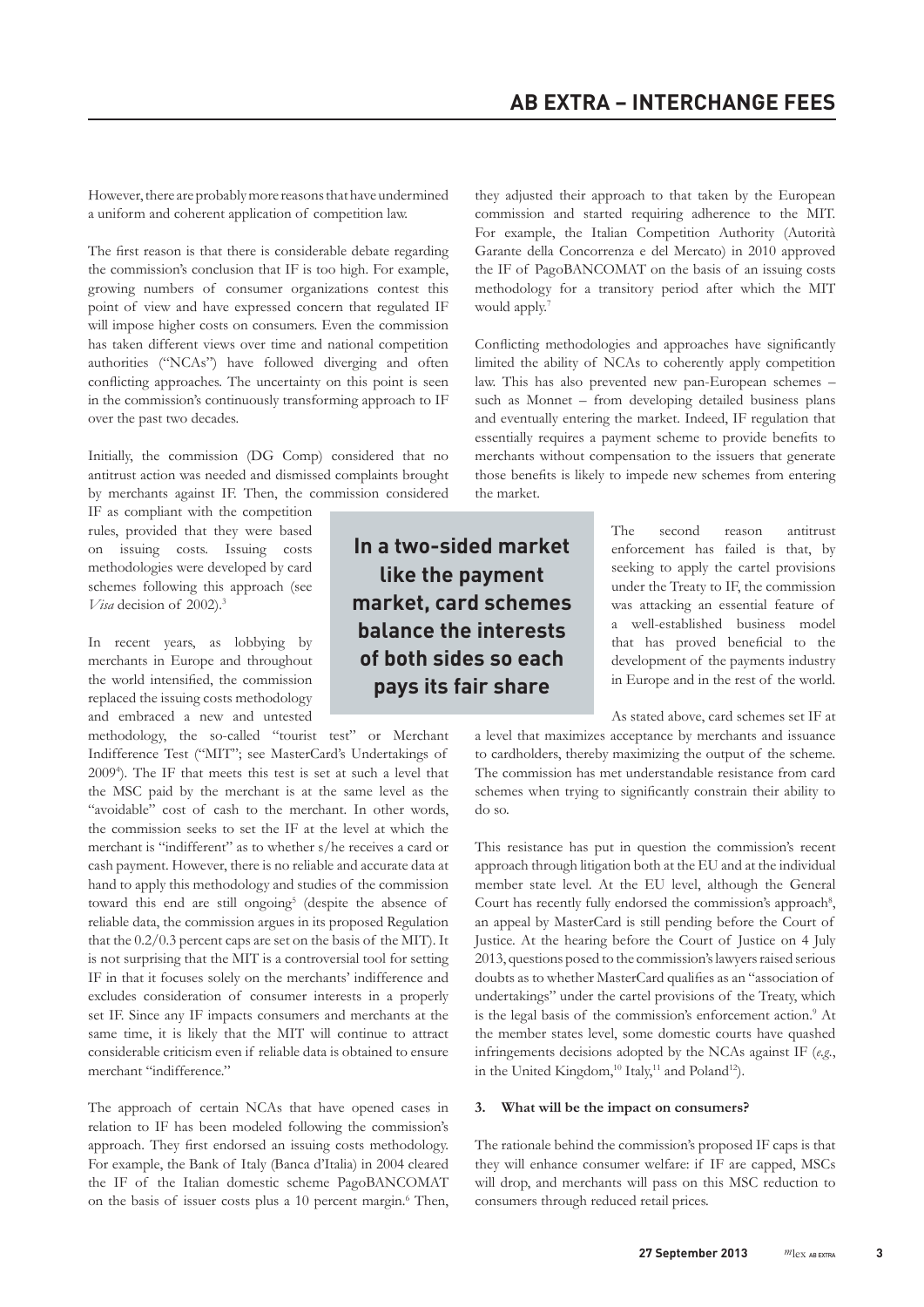This measure has sparked an intense debate regarding its actual effect on consumers and the EU payment industry.

In a two-sided business like the card payment business, if revenues from merchants are reduced due to decreased IF, issuers need to increase revenues from cardholders (or reduce cardholder benefits) to compensate for the revenue losses.

This is demonstrated by experience from countries like Australia, Spain and the United States, where IF were reduced. In each case, following a mandated reduction of IF, cards become more expensive for consumers as issuers charge higher consumer fees to make up for the revenue lost when merchants no longer pay for the benefits they receive. This experience also shows that any reduction in costs to merchants is not passed on by merchants to consumers in any noticeable reduction in retail prices.

Several consumer associations are concerned that the proposed IF caps will result in higher costs and reduced benefits for cardholders. The Impact Assessment states that "there is a

risk that consumers face increased card issuing and maintenance fees by [issuers] that compensate for reduced revenues from MIFs."13 Commissioner Barnier himself stated in a letter of 25 June 2013 that cardholder fees have been increasing in Spain, as well as in other countries where IF were regulated, such as France and Denmark.<sup>14</sup>

#### In Spain, from 2006 to 2010, IF were

reduced by almost 60 percent. Cardholder fees increased by 50 percent. More specifically, cardholder fees increased from 22.9 to 34.3 euros for credit cards and from 11.1 to 17.3 euros for debit cards. In this way, savings of 2.75 billion euros for merchants corresponded to cardholder fee increases of 2.35 billion euros.

This problem is compounded by the fact in countries where IF have been reduced, there is no evidence that retail prices have decreased. The Impact Assessment recognizes that "[i]solating visible retail price decreases resulting from a cap on interchange fees is […] likely to be difficult."<sup>15</sup>

In perfectly competitive markets, the reduction of an input cost would in theory be passed onto the consumer. In reality, if profits are under pressure, merchants can be expected to increase their profits rather than passing these savings on to consumers.16

Another reason IF caps may not result in decreased retail prices is that the Regulation caps IF, not the MSC paid by the merchant to its acquirer. The largest merchants, which have more negotiating powers with their acquirers and operate with so-called "interchange fee plus arrangements", are most likely to see decreased MSC. Smaller merchants are not likely to benefit to the same extent from the reductions.

#### **4. The wider policy perspective: impact on tax revenues and innovation**

Data from Australia, Spain and the United States has shown that forced reductions of IF can inhibit, rather than encourage, the growth in electronic payments. Data from Spain, for example, demonstrates that the reduction of IF has not resulted in more card transactions (in lieu of cash).

This is because consumers, when facing increased cardholder fees, find it cheaper to use cash. Price elasticity between consumer demand for cards and their price is very high, significantly higher than the elasticity between those of merchants, for which MSC are a deductible expense.

The Regulation has triggered intense debate regarding its unintended consequences for the European payment market

This has harmful implications for all those member states that are fighting against the shadow economy in order to increase tax revenues. It is widely recognized that electronic payments reduce the shadow economy and increase tax revenues. In times of crisis, governments seek to increase tax revenues by resorting to measures to increase electronic payments.

Regulation of the level of IF also has

an impact on security and innovation. If revenues for card payments are reduced, issuers will not be in a position to invest in costly innovations like mobile payments, electronic wallets, contactless technology or increased security.

For example, with contactless technologies, the break-even point for the adoption by issuers of this new and innovative technology is extended as the revenues and margins decrease. The problem is exacerbated by the fact that, as a result of the IF caps, card schemes will find it more difficult to offer lower IF for low value transactions to provide incentive for the use of contactless technology, since doing so would further decrease the issuers' revenues. IF caps may, in fact, delay diffusion of contactless technology.

Domestic schemes will find it more difficult to invest in the offering of card-not-present capability for their cards in e-commerce environments. The same is true for security standards. The creation and diffusion in Europe of the more secure and advanced EMV standard for chip cards was possible because it was supported by a sustainable business model.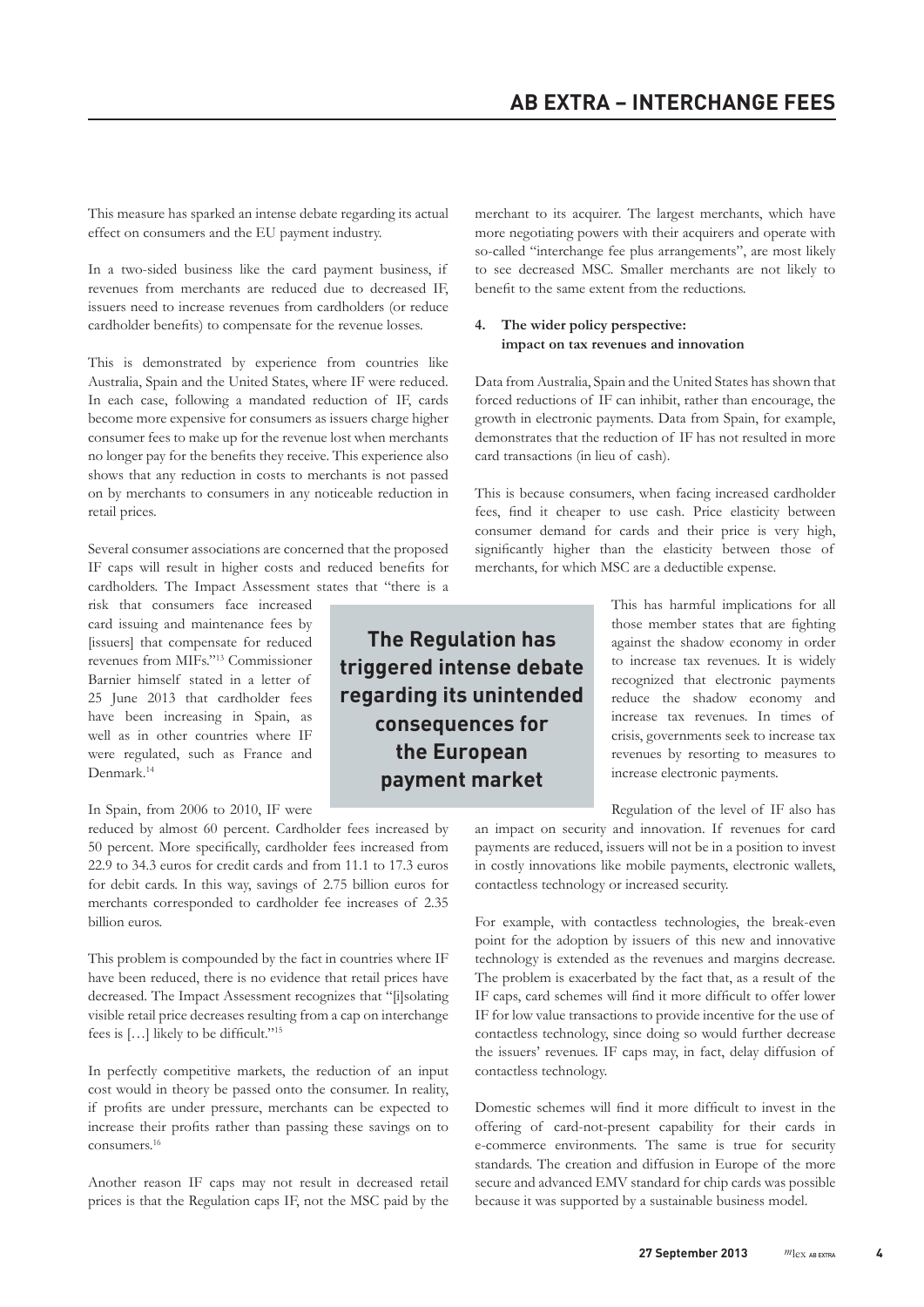#### **5. Impact on competition among all players**

Ensuring a level playing field for all players active in Europe is one of the commission's priorities for the proposed reforms.

However, the IF caps only apply to four-party schemes such as MasterCard, Visa and the domestic four-party schemes (*e.g.*, Cartes Bancaires, PagoBANCOMAT, Bancontact-Mister Cash, Multibanco, ec-giro, etc.), while they do not cover three-party schemes such as American Express (which typically is more expensive for merchants) and PayPal.17

The commission has considered it appropriate to exclude three-party schemes from the IF caps (except when an issuer or acquirer is involved in the transaction) because they have limited market shares in the EU and different fee structures than four-party schemes, and this would have made it more complicated to uniformly regulate them.

However, as recognized by the commission on several occasions,18 even "pure" three-party schemes work with an IF, albeit an "implicit" IF.

The exclusion of this implicit IF from the application of the caps raises serious concerns for the efficacy of the Regulation. Despite the commission's claimed goal of ensuring a fairly high level of market competition, in fact, the proposed Regulation does not create a level playing field among competitors.

The exclusion of three-party schemes from the application of the Regulation will drive consumers toward three-party schemes, thus impairing competition. Three-party schemes will be allowed to keep their existing cardholder fees and benefits, while issuers of four-party scheme cards will not be able to continue to provide the same level of services and cardholders fees to their customers. This is what happened, for example, in Australia, which saw a noticeable increase in market share of three-party schemes. Merchants will not benefit either given the fact that a three-party scheme (*e.g.*, American Express) transaction is generally more expensive to them than a fourparty scheme transaction.

#### **Conclusion**

The proposed Regulation has triggered an intense debate regarding its unintended consequences for the European payment industry. Experience from other countries shows that there is a high risk that consumers will be harmed by the IF caps.

The proposed IF caps do not take into account the different state of development of card payments in each member state. In many EU countries, consumers do not use cards on a regular basis. Particularly for these countries, it would be more effective to provide incentives to consumers to use payment cards and therefore maintain higher IF. In fact, some member states have already expressed their opposition to the caps proposed by the commission because they want to retain the freedom to set domestic IF at levels higher than those proposed by the commission.

In addition, the proposed caps significantly undervalue the benefits merchants receive from accepting payment cards. Larger merchants will surely benefit in the short run from the Regulation as they are likely to see reduced costs. These reduced costs come at a price, however if they impede innovation and the shared objective of increasing use of electronic payments. Moreover, smaller merchants may very well fall further behind in their efforts to compete with larger merchants as the small will not see the same cost reductions as the large.

It remains to be seen whether, as a result of the intense debate regarding the proposed Regulation, changes will be made to the currently proposed draft to preserve consumer welfare and the ability of the European payment industry to continue to innovate and remain competitive.  $\blacksquare$ 

*Andrea De Matteis is the founder of De Matteis Studio Legale in Rome. The views expressed in this article are personal to the author and do not reflect the view of De Matteis Studio Legale or any of its clients.*